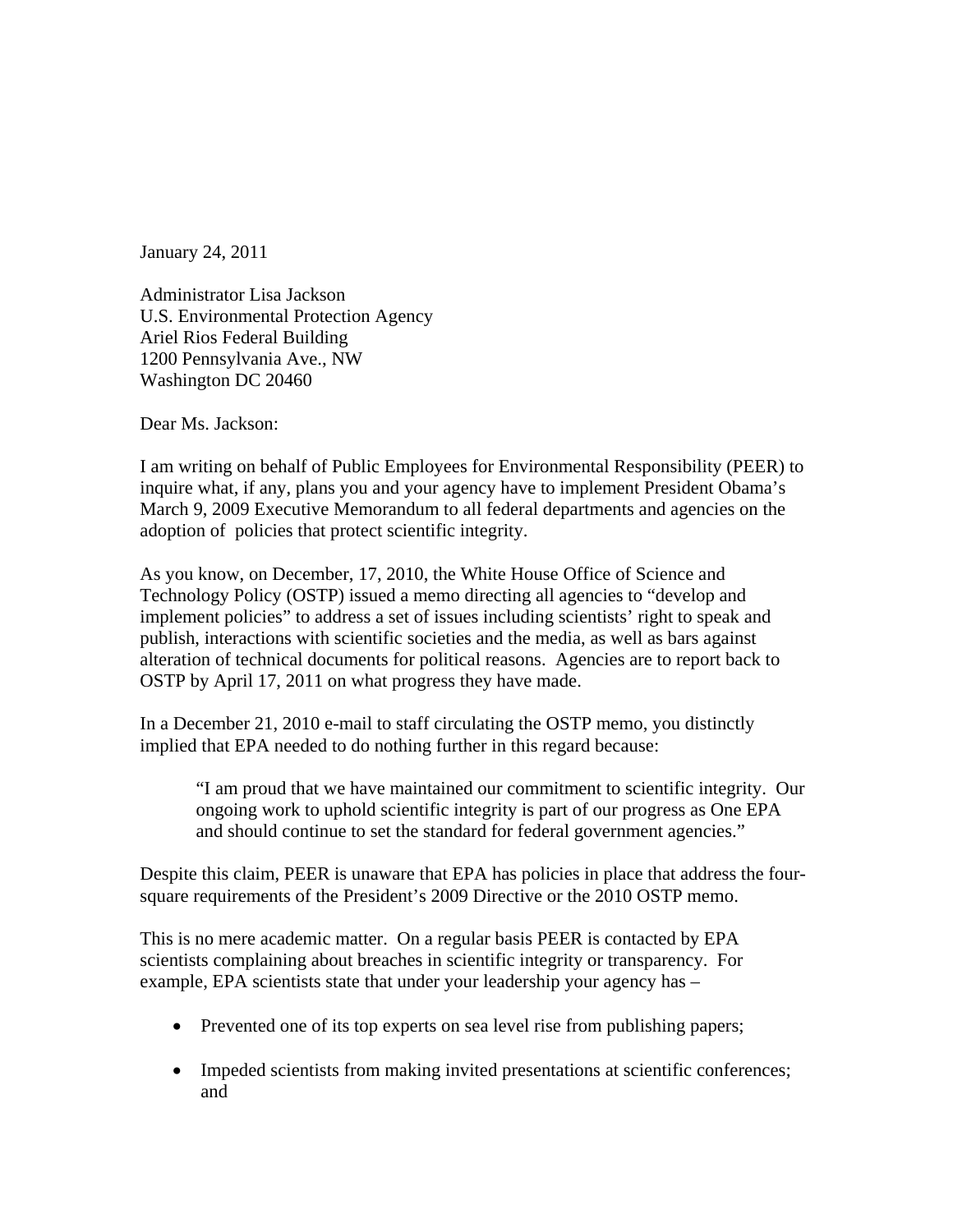• Failed to issue promised guidance on when scientists may speak with Congress or the press.

EPA does not have policies providing clear guidance on the ability of its scientists to protect against inappropriate alterations of their work, to participate in scientific societies or to freely communicate with outside experts, among other topics contained in the OSTP memo. Failing to address these fundamental issues belies your claim that EPA is setting the standard for scientific integrity among federal agencies.

On January 26, 2009, PEER wrote to urge you to translate vows you made during your confirmation hearing to foster "scientific integrity," "the rule of law" and "transparency" into concrete, enforceable agency policies [copy enclosed]. Specifically, we urged you to implement rules and practices which:

- 1. Protect Science and Scientists from Political Interference.
- 2. Secure Agency Scientists' Ability to Publish.
- 3. End the Gag Orders.
- 4. Adopt an Open Door Policy with Congress.
- 5. Make the "Rule of Law" a Rule of EPA.
- 6. Sanction Agency Scientist Participation in Professional Societies.
- 7. Restore Bottom-Up Communication with Agency Scientists on Matters Affecting Them.

To our disappointment, you implemented none of these measures, many of which were later contained in President Obama's Directive. As a result, the actual conditions within EPA have fallen far short of the promise of "fishbowl"-like transparency that you made in your August 7, 2009 message to agency employees.

In many statements, you have indicated that there were lapses in scientific integrity at EPA during the prior administration that you intended to redress. Yet, you have implemented no rules to prevent a relapse of these lapses. The actual standards for scientific integrity within EPA have not changed from the Bush era.

We would strongly urge you to now begin a pointed dialogue with your scientists, consultation with your employee unions and outreach to stakeholders on how to improve the scientific integrity and transparency of EPA. As you know, OSTP has requested all agencies to report their progress in this area by April 17, 2010. Unless EPA is engaged in a large *sub rosa* effort to promulgate protocols, it appears likely that you will have nothing to report. In essence, EPA will have ignored the President's Directive.

More fundamentally, EPA will have failed its own scientists who deserve clear guidance on when they can publish and speak, what outside professional activities are allowed and how they may consult with colleagues outside the agency. Other agencies, such as the Department of Interior, are pushing forward to promulgate precise rules in all of these